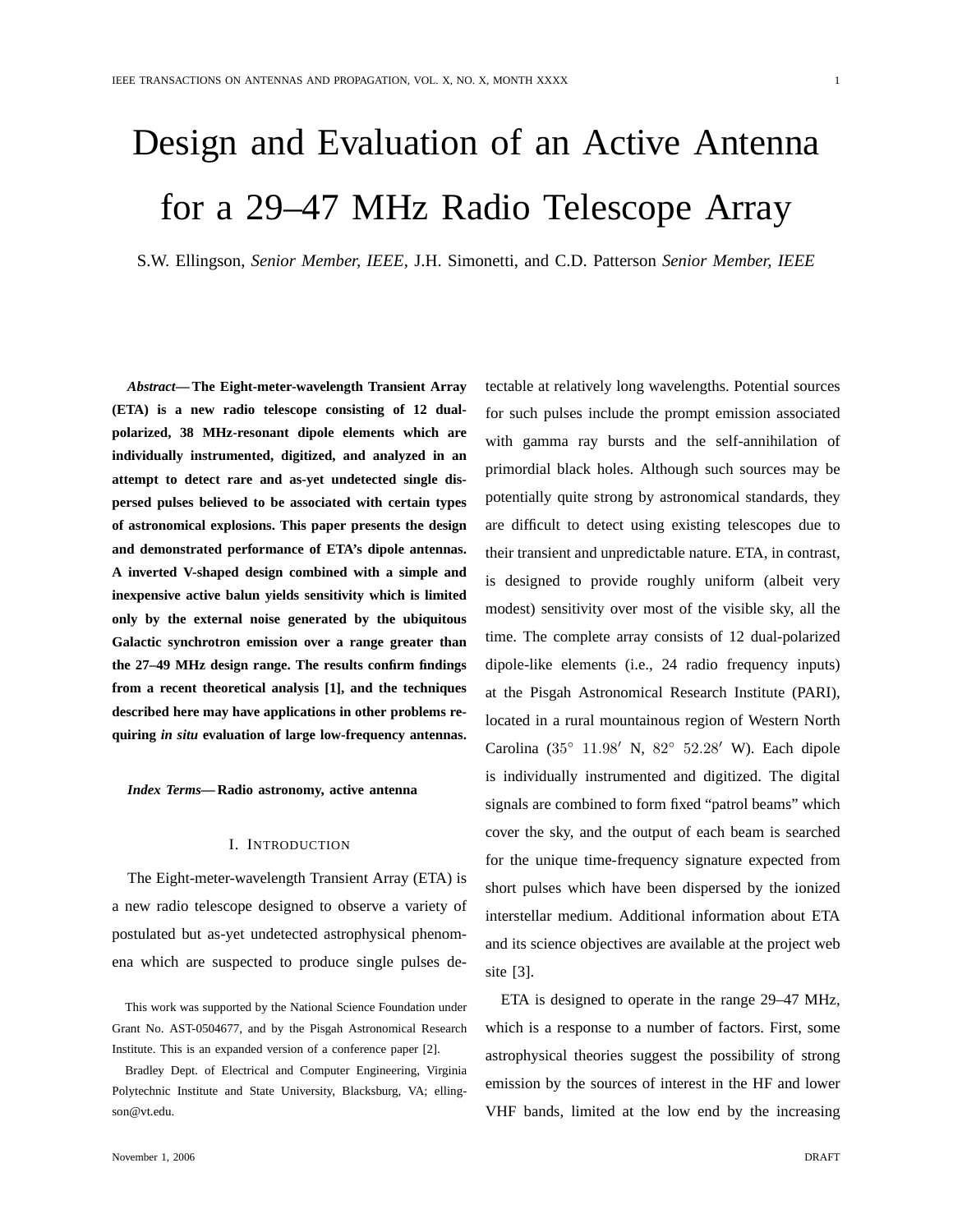opacity of the ionosphere to wavelengths longer than about 20 m (15 MHz). Useable spectrum is further limited by the presence of strong interfering man-made signals below about 30 MHz (e.g., international shortwave broadcasting and Citizen's Band (CB) radio) and above about 50 MHz (e.g., broadcast television), which make it difficult to observe productively outside this range. This amounts to 25% bandwidth and thus a thin dipole would ordinarily not be suitable. At these frequencies, however, the ubiquitous Galactic synchrotron emission is extraordinarily strong and can easily be the dominant source of noise in the observation. From previous work [1], it is known that a simple dipole-like antenna, used in conjunction with a preamplifier having a modest noise temperature, may exhibit nearly the best possible sensitivity even when impedance matching is very poor, because external Galactic noise, as opposed to internallygenerated amplifier noise, may constrain the signal-tonoise ratio (SNR) which can be achieved at the preamplifier output. This concept is also being employed in the new radio telescope LOFAR [4], now being planned for construction in Northern Europe, although technical and performance details are not publicly available. In this paper, we describe the design of the antenna and preamplifier for ETA, and report the results of an *in situ* measurement of one of the installed elements. It is shown that the design yields sensitivity which is in fact limited primarily by Galactic noise over the desired frequency range. Furthermore, the results demonstrate good agreement with estimates obtained using the theoretical analysis presented in [1].

This paper is organized as follows. Section II describes the design of the ETA active antenna. Section III describes the methodology used to collect and reduce data obtained from *in situ* testing of the antenna. Section IV presents the results of measurements demonstrat-



Fig. 1. The 10-element core array of ETA. The antenna under test is in the center. The remaining 9 antenna stands form a circle of radius 8 m.

ing Galactic noise-limited operation. Conclusions are summarized in Section V.

## II. THE ETA ACTIVE ANTENNA

Figure 1 shows the central "core array" of ETA, where most of the antennas are located. The antennas are installed as "stands," where each stand is a mast supporting two orthogonally-polarized dipole-like elements, with one dipole oriented along a north-south axis and the other oriented along an east-west axis. The antenna under test in this case is the North-South oriented dipole in the center of the array, shown in Figure 2. The dipole arms are constructed from  $\frac{3}{4}$ -in (1.9 cm)  $\times \frac{3}{4}$ -in aluminum angle (i.e., "L"-shaped) stock,  $\frac{1}{8}$ -in ( $\sim 3$  mm) thick. This material was chosen as a tradeoff between ease of construction (favoring thinner dimensions) and bandwidth (favoring thicker dimensions). Alternatives considered included stranded copper wire (diameter ∼ 1.5 mm), which is very easy to work with but yields insufficient impedance bandwidth to cover the range 29– 47 MHz; and  $\frac{3}{4}$ -in wide  $\times$   $\frac{1}{8}$ -in thick aluminum strip stock, which yielded acceptable bandwidth but lacked sufficient rigidity. Angle stock, in contrast, is quite rigid and exhibits slightly greater bandwidth than strip stock. The tips of each dipole are stabilized using nylon rope which is staked to the ground; this is primarily to prevent damage due to high wind speeds.

The dipole dimensions are shown in Figure 3. The total length of a dipole (including both arms and feed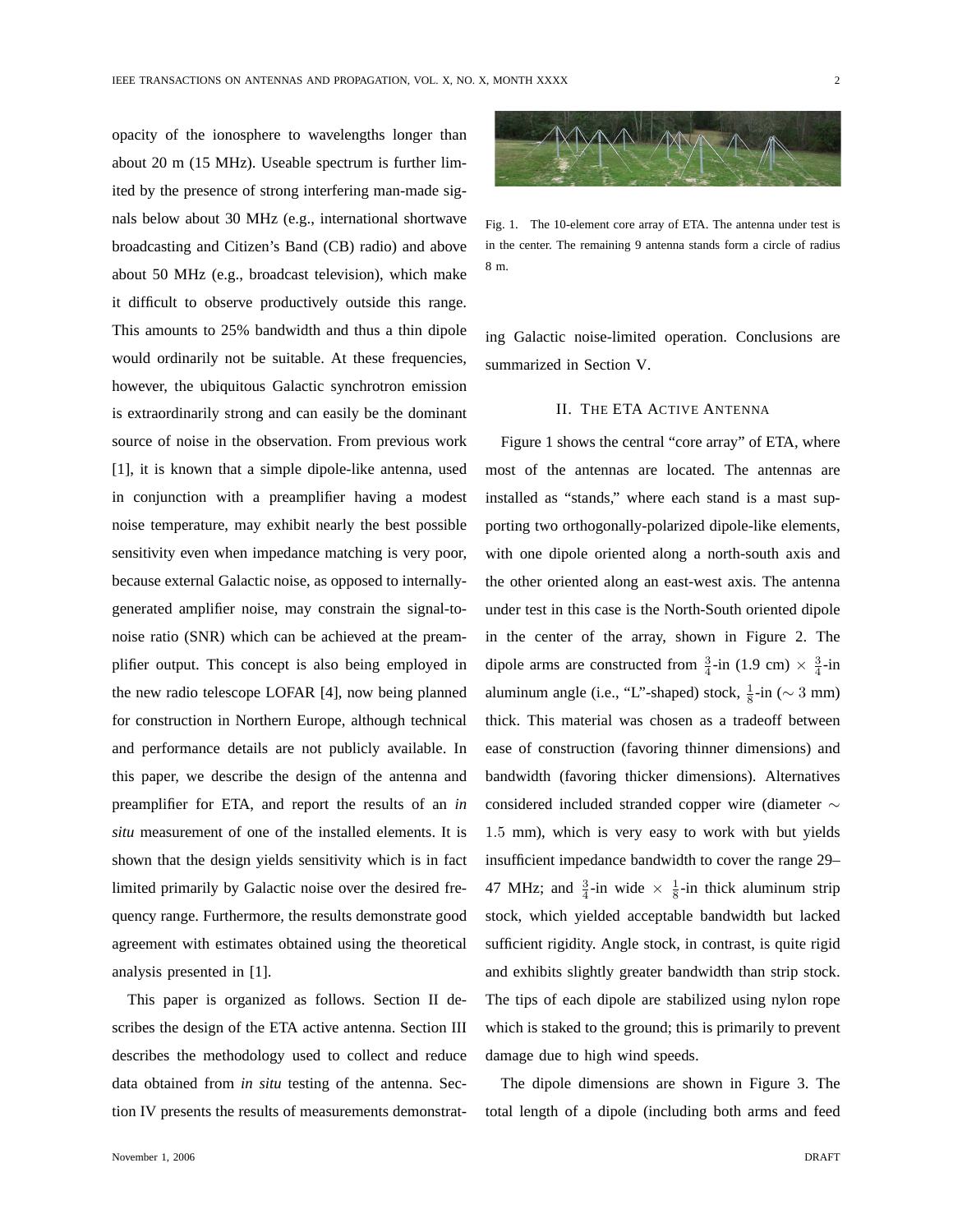

Fig. 2. The ETA antenna stand under test, showing dipole arms and feed region in greater detail.



Fig. 3. Key dimensions of the dipole.

gap) is 3.8 m, which was selected to make the dipole resonant at approximately 38 MHz, which is the center of the frequency range of interest. The dipole arms are bent down at an angle of  $45^{\circ}$  to broaden the pattern. Although the pattern is of interest in this application, this is quite difficult to measure due to the large size of the antenna and its complex interaction with the ground. Predictions of the pattern for this geometry, obtained from moment method calculations, are presented in [1]. As one might expect, the pattern has maximum at zenith and null along the horizon, with little variation between E- and H-planes and some variation over the design frequency range.

The antenna terminals are located at the top of a

mast 2-m in height, corresponding to approximately one-quarter wavelength above the ground at resonance. The mast is constructed from PVC electrical conduit of diameter 4-in (10 cm).

Each dipole is connected to a preamplifier located inside the mast, separated from the dipole by an ABS plastic end cap as shown in Figure 4. The interior construction of the preamplifier is shown in Figure 5. The preamplifier is a custom design adapted from previous work [5]. The design consists of two Mini-Circuits GALI-74 monolithic microwave integrated circuit (MMIC) amplifiers [6] arranged as a differential pair, with one dipole arm attached to each amplifier. Each GALI-74 has an input impedance of  $50\Omega$ , thus the preamplifier presents an input impedance of  $100\Omega$  to the dipole. Each MMIC is powered using a 9 VDC supply which is current-limited using a  $56\Omega$  bias resistor. The amplifier outputs are combined through a Mini-Circuits ADT2-1T-1P surface-mount transformer [7], configured as a balun. The single-ended output of the transformer is output to coaxial cable through a Type-N connector. Additional details, including schematics and circuit board layout files, are available at [3]. This design yields  $23.25 \pm 0.15$  dB gain over the range 29–47 MHz, as determined by measurement. The noise temperature of the preamplifier is estimated to be roughly 300 K, which has not been measured directly but is consistent with the findings presented later in this paper.

The  $100\Omega$  input impedance of the preamplifier does not yield the optimal impedance match over the design range; in fact, a higher impedance could significantly improve the quality of the match above 38 MHz [1]. However, it is demonstrated in Section IV that the sensitivity of this design is strongly dominated by external (Galactic) noise; thus, any additional improvement in the match would not significantly improve sensitivity.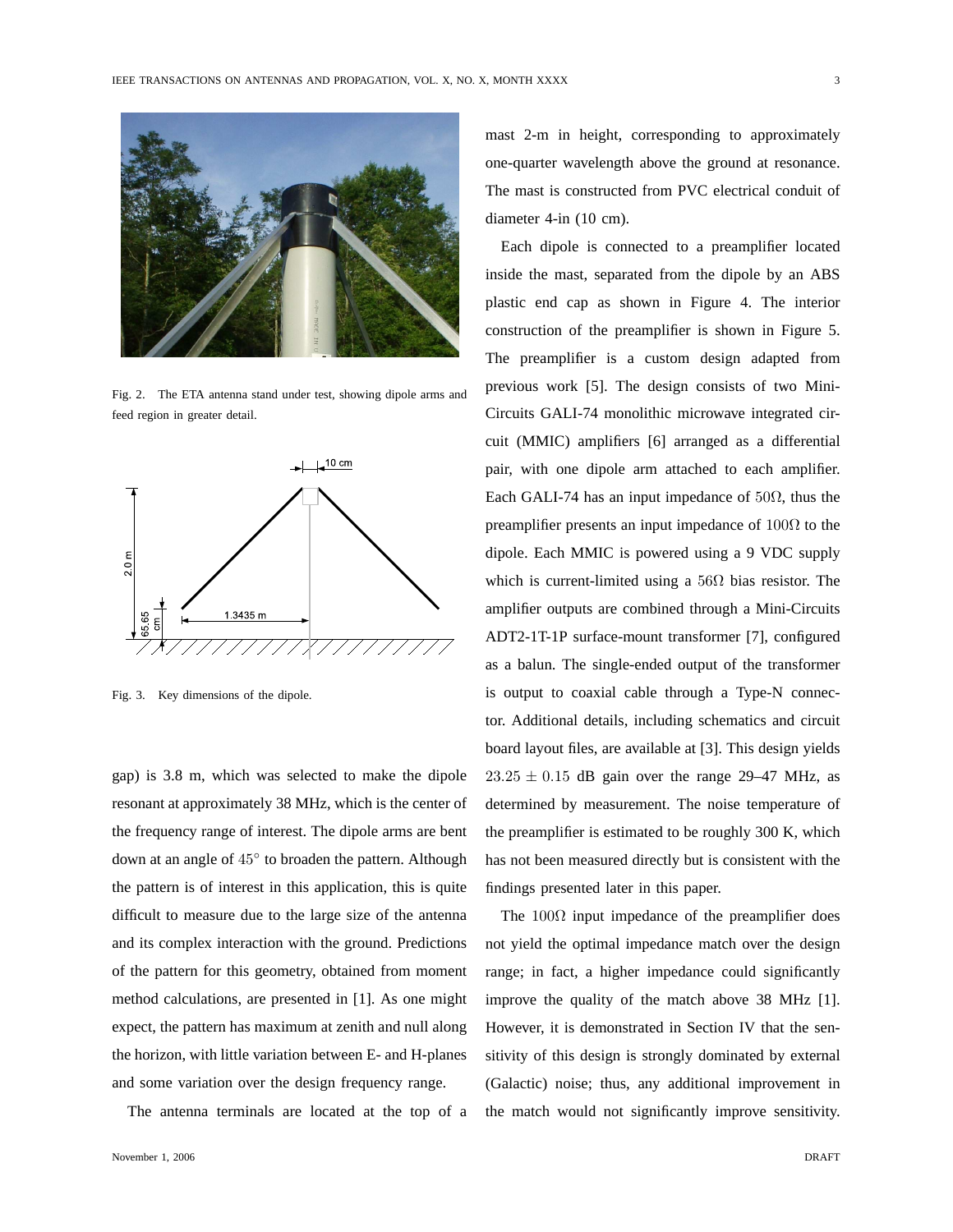

Fig. 4. Mast end cap removed to show mounting of preamplifiers and connection to dipoles.



Fig. 5. Cover removed from a preamplifier to show circuit board and connections to dipole (right) and coaxial cable (left).

Furthermore, to increase the input impedance of this design would necessitate the use of additional passive components between the dipole and the MMIC amplifiers, which would certainly increase the noise figure as well as the overall complexity and cost.

As there is no filter present between the dipole and the preamplifier, an important practical consideration is the linearity of the preamplifier. The input-referred 1 dB compression point of this design has determined by measurement to be −3 dBm, which seems to be sufficiently linear to avoid detectible intermodulation under the RFI conditions present at the ETA site.

Components in the signal path which are not part of the active antenna but are relevant to its measurement

and analysis are as follows. The output of the preamplifier is connected to RG-58 (50 $\Omega$ ) coaxial cable. For the antenna under test in this paper, the cable is 32 m in length and introduces 3.2 dB loss at 38 MHz with a frequency dependence proportional to  $\nu^{-0.5}$ , where  $\nu$ is frequency. The signal passes through a PolyPhaser Model IS-B50LN-C0 lightning protector, which has VSWR better than 1.1:1 and insertion loss < 0.1 dB over the frequency range of interest, and thus has negligible effect. The signal is then processed through an analog receiver of custom design which amplifies and filters the signal (no mixing or tuning). The analog receiver provides 52.2 dB gain at 38 MHz, and is −1.2 dB and −1.8 dB down at 29 MHz and 47 MHz respectively, all determined by measurement. It is the analog receiver that provides frequency selectivity; the preamplifier response in contrast is essentially flat from 10 MHz to 80 MHz.

#### III. METHODOLOGY

The main objective of this evaluation is to confirm that the sensitivity of the dipole-preamplifier combination is strongly limited by the irreducible noise associated with the Galactic synchrotron emission, as opposed to any internal or terrestrial noise mechanism. The strategy shall be to measure the power spectrum at the output of the analog receiver, remove the frequency responses (including gain) of all components, and then compare the result to separate, well-established values for the Galactic background.

Measurement and removal of the frequency response is straightforward for all components except for the antenna itself. The size and method of installation of the antenna make it quite difficult to measure accurately *in situ*. For the purposes of this testing, however, the antenna can be conveniently characterized using the methodology described in [1]. In this approach, the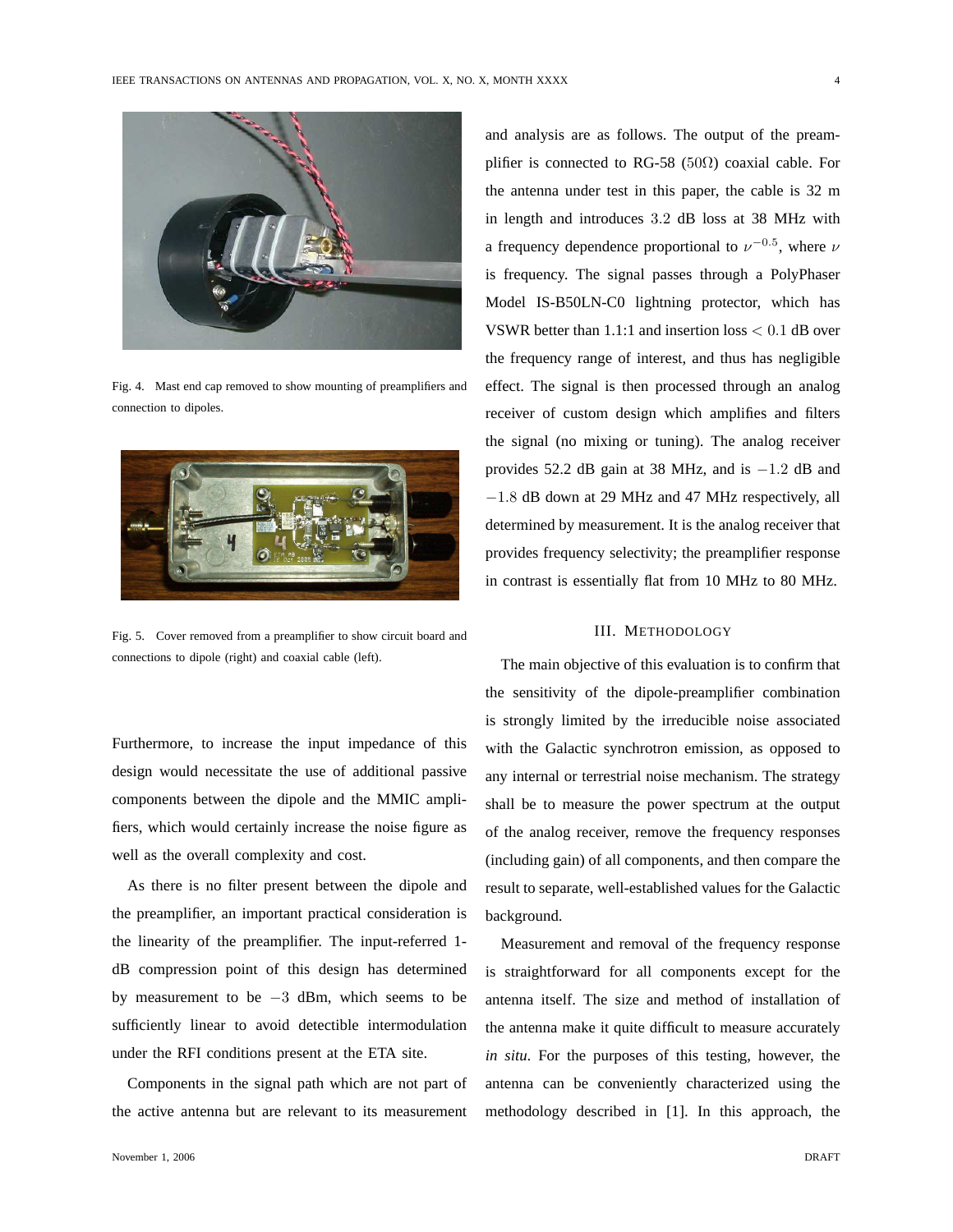

Fig. 6. Impedance mismatch efficiency (IME) of an ETA dipole connected to a  $100\Omega$  active balun input impedance.



Fig. 7. *Solid/Top*: The transfer function including the active balun, coax, and analog receiver. *Broken/Bottom*: Same, except now including the antenna response (IME).

antenna is described in terms of its impedance mismatch efficiency (IME), which is defined as  $1 - |\Gamma|^2$  where Γ is the reflection coefficient at the interface between the dipole and (in this case) the  $100\Omega$  active balun input impedance. In effect, IME is the fraction of the antenna temperature  $T_{sky}$  that is effectively delivered to the active balun. IME in this case was determined using calculations of the antenna terminal impedance obtained from NEC-2 moment method software, in which the dipole arms were modeled as aluminum wires of circular cross section having diameter equal to the width of the angle stock (1.9 cm). In these calculations, the ground is included and is assumed to have conductivity  $\sigma =$  $5 \times 10^{-3}$  S/m and relative permittivity  $\epsilon_r = 13$ . The resulting IME shown in Figure 6.

The transfer function including only the active balun, coaxial cable, and analog receiver is shown in Figure 7. The same result including IME is also shown. The latter is the expected total transfer function from antenna temperature (nominally dominated by Galactic noise) to the output of the analog receiver.

The output of the analog receiver was captured using a

November 1, 2006 DRAFT

spectrum analyzer interfaced to a laptop PC, which provided automated control and data archiving. To ensure linear and unbiased measurement of the noise spectrum, the spectrum analyzer was configured to use "sample" mode detection, as opposed to "quasi-peak" detection mode (the default mode for most spectrum analyzers). Removal of the instrumental responses described above yield an estimate of the power spectral density  $S_{sky}$  at the antenna terminals under matched load conditions. This is converted to antenna temperature via the relationship  $S_{sky} = e_r k T_{sky} \Delta \nu$ , where k is Boltzmann's constant (1.38 × 10<sup>-23</sup> J/K),  $\Delta \nu$  is the resolution bandwidth of the spectrum analyzer, and  $e_r$  is the loss due to the finite conductivity of the materials used to make the antenna, and absorption by the imperfect (nonperfectlyconducting) ground. The former is negligible in this case, whereas the latter is shown in [1] to be between 2.5 dB and 3.9 dB over the range 30–90 MHz (increasing with increasing frequency) for the ground conditions assumed in the antenna impedance calculation.

As explained in [1], the expected value of  $T_{sky}$  is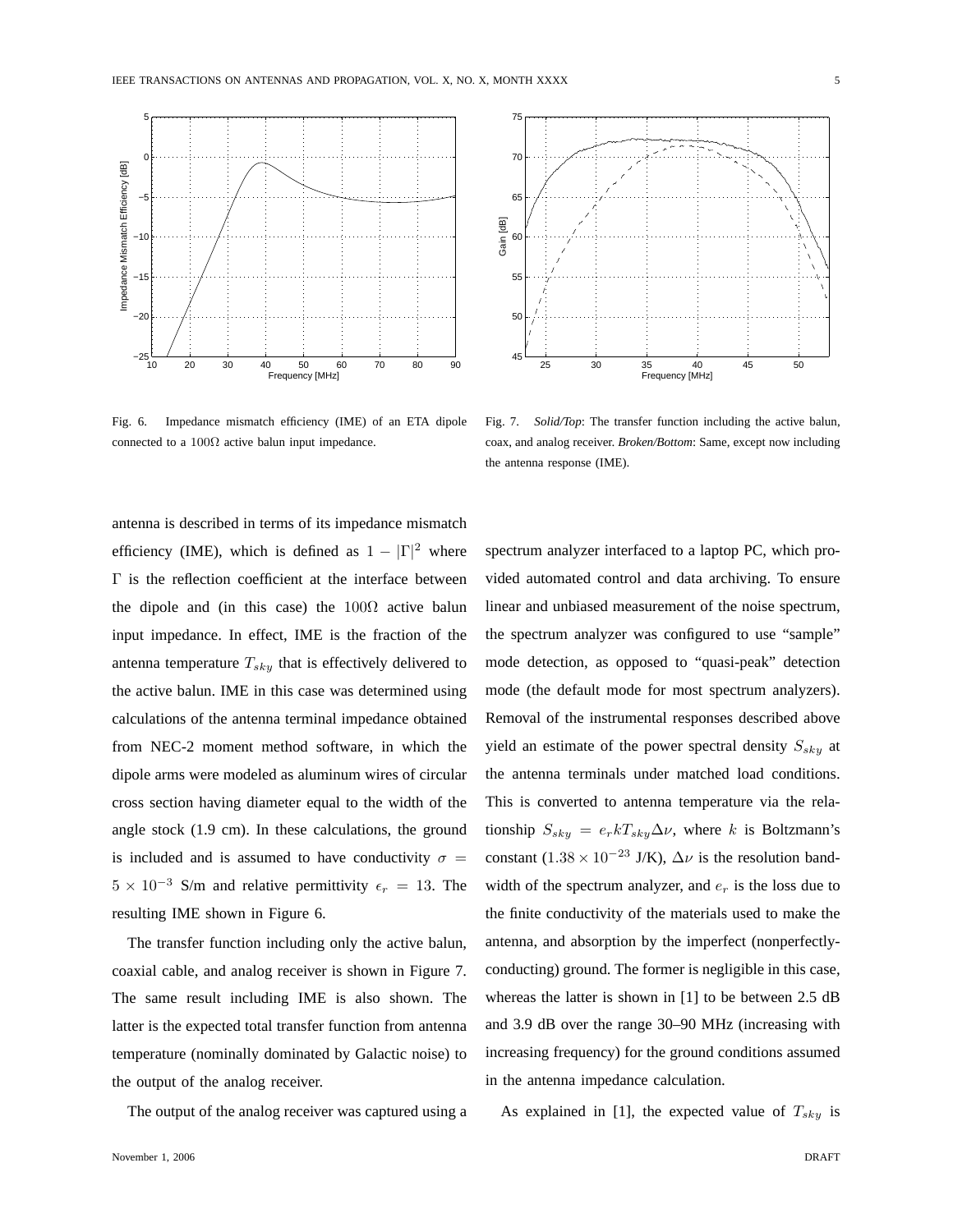approximately the same for any antenna having a roughly hemispherical pattern, and is given by

$$
T_{sky} = \frac{1}{2k} I_{\nu} \frac{c^2}{\nu^2} \,, \tag{1}
$$

where c is the speed of light and  $I_{\nu}$  is intensity, which has units of W m<sup>-2</sup> Hz<sup>-1</sup> sr<sup>-1</sup>. From observations of the Galactic polar region by Cane [8] as explained in the appendix of [1], we shall assume

$$
I_{\nu} = I_g \nu_{\text{MHz}}^{-0.52} + I_{eg} \nu_{\text{MHz}}^{-0.80} , \qquad (2)
$$

where  $I_g = 2.48 \times 10^{-20}$ ,  $I_{eg} = 1.06 \times 10^{-20}$ , and  $\nu_{\text{MHz}}$  is frequency in MHz. The resulting value of  $T_{sky}$ decreases monotonically from  $\sim$  11,000 K at 29 MHz to  $\sim$  5,000 K at 47 MHz. The general strategy shall be to compare this model for the antenna temperature of an earth-bound low-gain antenna to the derived antenna temperature starting from the spectrum analyzer measurements and removing the instrumental responses. If the agreement is sufficiently good, we can assume that the preamplifier noise temperature is sufficiently low such that the preamplifier output is strongly Galactic noise-dominated.

# IV. RESULTS

We measured the power spectral density at the output of the analog receiver continuously for approximately 2 days beginning at about 8:00 am EDT on August 2, 2006. Figure 8 shows the output of the analog receiver integrated (averaged) over the entire observation time. The similarity to the "with IME" curve in Figure 7 is apparent, although the measurement includes the frequency dependence of the Galactic background, as we shall soon see. Also apparent in Figure 8 is strong RFI above 50 MHz (TV stations); note these have been suppressed by at least 50 dB by the analog receiver, but pass through the active balun at nearly full strength.



Fig. 8. Output of the analog receiver: Integrated (i.e., mean) power spectral density after 2 days of continuous measurement. No attempt has been made to calibrate the frequency response. Strong signals above 50 MHz are analog TV stations. The noise floor at about −78 dB is due to the spectrum analyzer.

Figure 9 shows the same data, but now calibrated to remove the analog receiver, coaxial cable, active balun, and antenna IME. Thus, this represents power actually incident on the antenna. Clearly visible is a log-linear slope in the noise floor which, as we shall see below, is attributable to the Galactic background. The noise floor exhibits a slow ripple of about 0.5 dB towards the edges of the passband which is believed to be due to a subtle impedance mismatch between the output of the active balun and the long coax cable. Also, some of the signals which interfere with ETA observations are apparent, including activity around 27 MHz (a combination of HF and CB communications), an intermittently strong narrowband signal at 42.6 MHz (known to be a nearby base station operated by the local state police), and various (mostly unidentified) interference between 46 MHz and 49 MHz. The peak at 50 MHz is due to beacon (broadcast) signals in the 6-meter amateur radio band.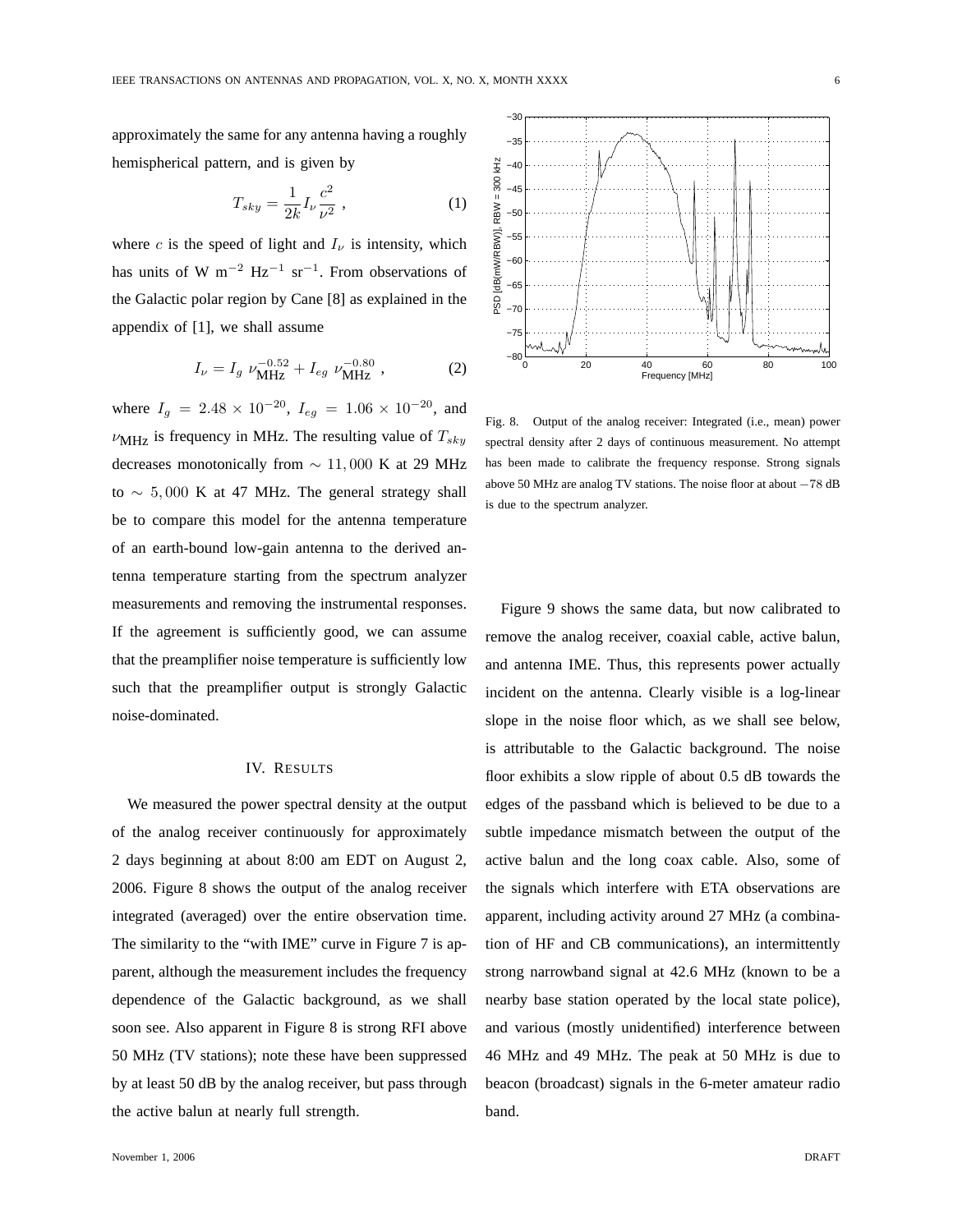

Fig. 9. Output of the analog receiver, summarizing 2 days of continuous observations, with transfer functions of the analog receiver, coaxial cable, active balun, and antenna (IME) removed. *Top:* Maximum value ever observed, *Bottom:* Mean.



Fig. 10. Total power in a 1 MHz bandwidth, after removal of all instrumental transfer functions, including antenna IME. Center frequencies are, top to bottom: 29.5, 34.5, 39.0, 41.5, and 46.0 MHz.

Figure 10 shows the total power in a 1 MHz bandwidth at 5 frequencies spread across the band of interest, after removal of all instrumental responses including antenna IME. Results are now expressed in terms of antenna temperature. A diurnal variation is clearly visible, and is attributable to the non-uniform distribution of the Galactic noise intensity over the sky. The resulting antenna temperature is greatest when the plane of the Galaxy (including the relatively bright Galactic center) is high in the sky, and lowest when the polar region of the Galaxy is high in the sky. The diurnal variation appears to be the same at all frequencies with no evidence of flattening around the daily minimums, which suggests the noise being measured is strongly dominated by this mechanism.

Also apparent in Figure 10 are bursts of interference at 10 hours and 33 hours past 00:00 local sidereal time (LST), which are of unknown origin but believed to be locally-generated. Another set of interference bursts occurring 16 hours and 29 hours past 00:00 LST are

November 1, 2006 DRAFT

actually temporary enhancements of long-distance communications due to transient ionospheric "sporadic E" conditions. Most of the time, however, each of these bands contain no detectible signals.

It is possible to anticipate the diurnal variation observed in Figure 10 using data extrapolated from existing astronomical surveys and thereby obtain independent confirmation that the results are consistent with Galactic noise-limited operation. Rogers, Pratap, and Kratzenberg (2004) [9] demonstrated that the 408 MHz sky survey of Haslam *et al.* (1982) [10] could be extrapolated to 327 MHz and used for this purpose simply by scaling the survey temperatures by the factor  $(\nu/(408 \text{ MHz}))^{-2.55}$ . Figure 11 shows the 39 MHz result from Figure 10 with a prediction obtained by convolving the 408 MHz survey data with a simple model for the ETA antenna pattern, scaling the result by  $((39 \text{ MHz})/(408 \text{ MHz}))^{-2.55}$ , and then dividing by 2 (3 dB) to account for ground loss. Note that the agreement is quite reasonable despite the long reach of the extrapolation and the potential for error in the antenna pattern and ground loss estimates.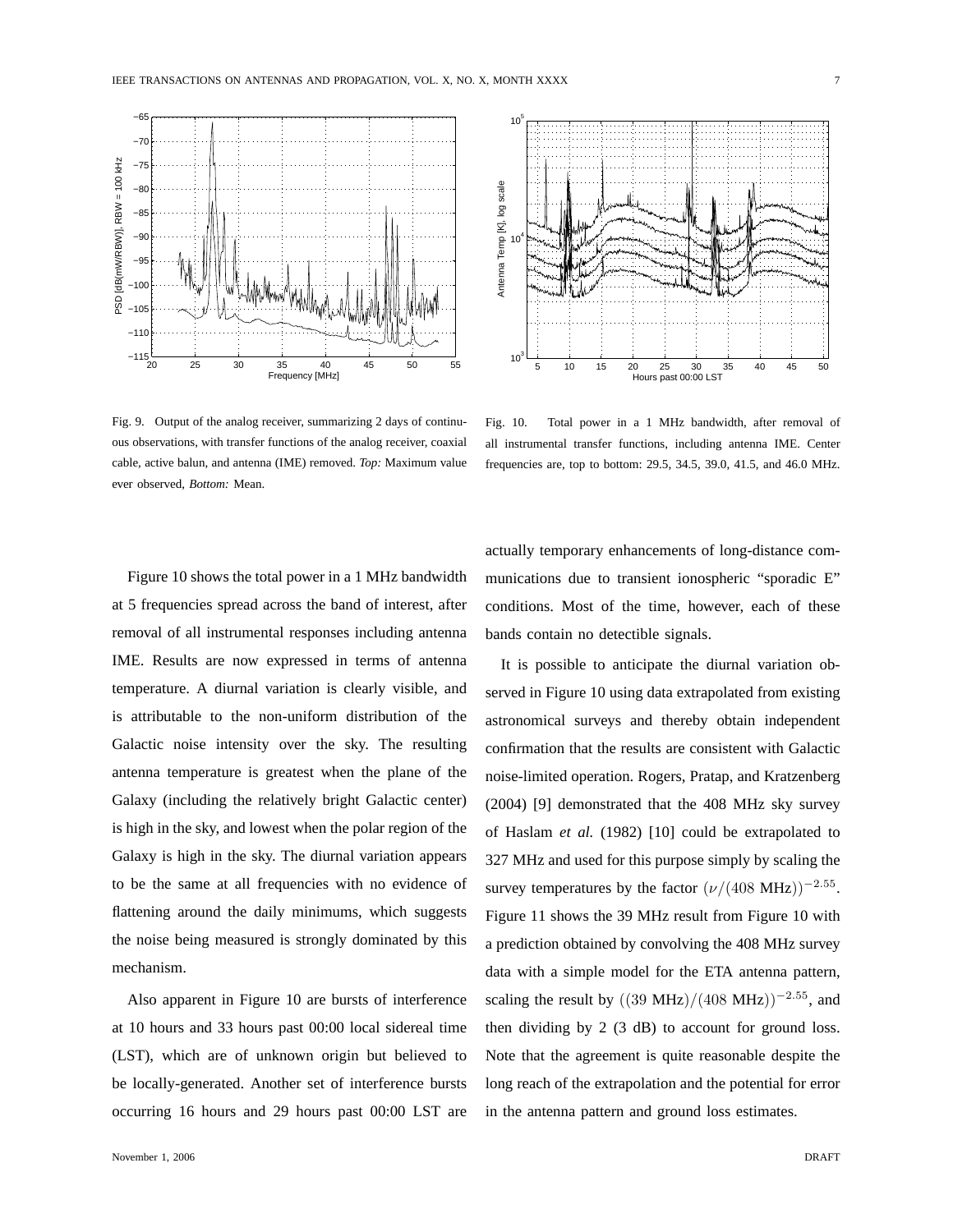

Fig. 11. 39.0 MHz result from Figure 10 (*solid*) shown with result predicted by extrapolation from 408 MHz sky survey (*dashed*).

Figure 12 shows spectra obtained by averaging over about 1 hour of observations (note that effective integration time is actually much less than this due to the use of a spectrum analyzer). Peaks around 27 MHz, 42.6 MHz, 47–49 MHz, and 50 MHz are interference, as previously explained. The four spectra shown correspond to observations beginning 11:30 LST (a daily minimum), 19:00 LST (a daily maximum), and the same two times 24 hours later. Also shown is a prediction of the spectrum of the Galactic background based on the simple static sky model described in the previous section, and assuming 3 dB ground loss. Note that the measurements agree reasonably well with the static sky models. The fact that the Cane model result is close to the "minimum" result can be attributed to the fact that the Cane model is specific to the Galactic polar regions and is not applicable to the Galactic equatorial region (including the Galactic Center), which is partially visible from the observing site and significantly brighter. A modification by Duric [11] based on the work of Tokarev [12] (also explained in the appendix of [1]) increases  $I<sub>g</sub>$  to 3.2 × 10<sup>-20</sup> to account for this. This modification yields a result (also shown



Fig. 12. Frequency dependence of integrated spectrum. The thick dashed curves are predicted values of the Galactic background, including ground loss. The "maximum" curves are the integrated spectrum from two separate 1 h observations spaced 24 h apart, taken at times corresponding to maximum antenna temperature. The "minimum" curves are integrated spectrum from two separate 1 h observations spaced 24 h apart, taken at times corresponding to minimum antenna temperature.

in Figure 12) which is very close to the "minimum" observation. The dominant remaining error is probably due to the simple antenna model implicit in Equation 1.

Finally, note that measurements taken 24 h apart are in very close agreement (within 0.05 dB (1%) at 38 MHz), which demonstrates the repeatability of the measurement. We conclude that the sensitivity of this active antenna is strongly Galactic noise limited over both time of day and frequency, at least in the design range 29-47 MHz.

It is tempting to try to estimate the noise temperature of the preamplifier based on the above data, but in practice this is difficult to do accurately. It is obvious from the above data that the preamplifier noise temperature is much less than 4000 K. If we assume this means that it is at least 10 dB less, then the preamplifier noise temperature is upper bounded at 400 K. The actual noise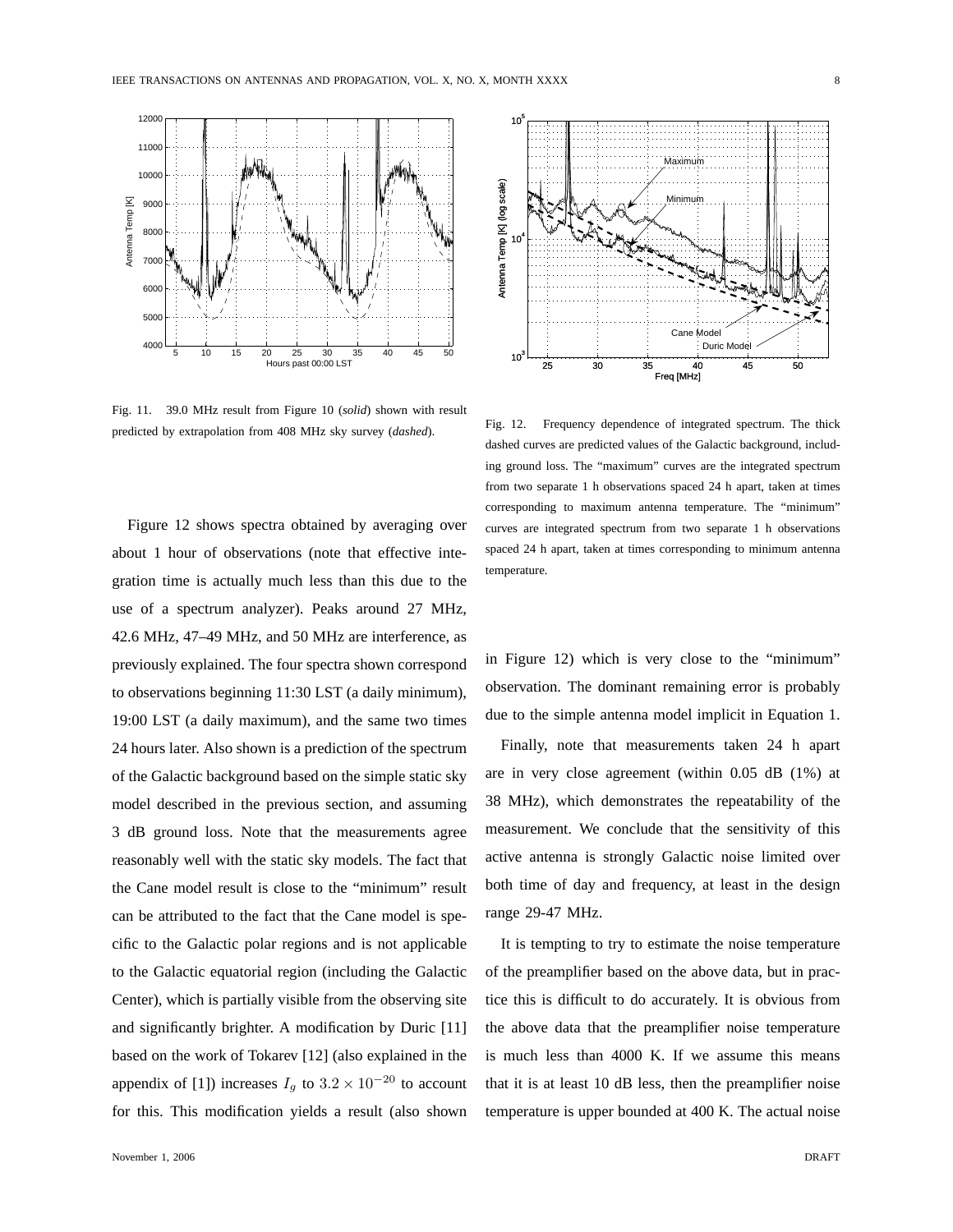temperature is believed to be less than 300 K, but any value less than 1000 K or so will probably yield results similar to those shown here.

# V. CONCLUSIONS

This paper has presented the design of an active antenna for a radio telescope array operating in the range 29–47 MHz. It has been demonstrated by measurement over a two-day period that the sensitivity of this antenna is limited by irreducible natural noise associated with Galactic synchrotron emission, and in this sense exhibits the best possible performance over the frequency range of interest. Thus, additional efforts to optimize the active antenna – e.g., to improve impedance bandwidth or reduce noise temperature – are unlikely to yield significant benefits in this application. It is worth noting that the procedure used to evaluate this antenna might also have application in the measurement of other low-frequency antennas, which similarly are difficult to measure due to their size or the need to make measurements *in situ*.

## ACKNOWLEDGMENTS

The authors acknowledge helpful discussions pertaining to the design of the preamplifier with B. Hicks of the U.S. Naval Research Laboratory. Students S. Cutchin, A. Lee, and C. Magruder, all of Virginia Tech, participated in assembling and installing the equipment described in this paper. PARI constructed the antenna masts and coaxial cable system described in this paper.

#### **REFERENCES**

- [1] S.W. Ellingson, "Antennas for the Next Generation of Low Frequency Radio Telescopes," *IEEE Trans. Ant. & Prop.*, Vol. 53, No. 8, August 2005, pp. 2480-9.
- [2] S.W. Ellingson, C.D. Patterson, J.H. Simonetti, "Design and Demonstration of an Antenna for a New 29–47 MHz Radio Telescope Array," *2006 IEEE Int'l Ant. & Prop. Symp.*, Albuquerque, NM, July 2006.
- [4] H. R. Butcher, "LOFAR: First of a new generation of radio telescopes," in *Proc. SPIE*, vol. 5489, Sep. 2004, pp. 537–44. See also web site http://www.lofar.org.
- [5] B. Hicks, U.S. Naval Research Laboratory, personal communication.
- [6] Mini-Circuits Corp., "Surface Mount Monolithic Amplifier GALI-74" (datasheet), Rev. B, 2005.
- [7] Mini-Circuits Corp., "Surface Mount RF Transformer ADT2-1T-1P" (datasheet), Rev. B, 2005.
- [8] H. V. Cane, "Spectra of the nonthermal radio radiation from the galactic polar regions," *Monthly Notice Royal Astronomical Society*, vol. 189, p. 465, 1979.
- [9] A.E.E. Rogers, P. Pratap, and E. Kratzenberg, "Calibration of Active Antenna Arrays using a Sky Brightness Model," *Radio Sci.*, Vol. 39, RS2023, 2004.
- [10] C.G.T. Haslam *et al.*, "A 408 MHz All-Sky Continuum Survey. II. The Atlas of Contour Maps," *Astron. Astrophys. Suppl. Ser.*, Vol. 47, January 1982, pp. 1–143.
- [11] Duric, N. *et al.*, "RFI Report for the U.S. South-West," LOFAR project report, 2003, available at http://www.haystack.mit.edu/ast/arrays/mwa/site/rfi download.html.
- [12] Tokarev, Y., "Cosmic Background with Model of Cloudy Interstellar Medium," *VIII Russian-Finnish Sym. on Radioastronomy*, St. Petersburg, Russia, 1999, available at http://www.gao.spb.ru/english/publ-s/viii-rfs/.

# PLACE **PHOTO** HERE

**Steven W. Ellingson** (S'87-M'90-SM'03) received the B.S. degree in electrical and computer engineering from Clarkson University, Potsdam, NY, in 1987, and the M.S. and Ph.D. degrees in electrical engineering from the Ohio State University, Columbus, in 1989 and 2000, respectively. From 1989 to 1993,

he served on active duty with the U.S. Army. From 1993 to 1995, he was a Senior Consultant with Booz-Allen and Hamilton, McLean, VA. From 1995 to 1997, he was a Senior Systems Engineer with Raytheon E-Systems, Falls Church, VA. From 1997 to 2003, he was a Research Scientist with the Ohio State University ElectroScience Laboratory. Since 2003 he has been an Assistant Professor in the Bradley Department of Electrical & Computer Engineering at Virginia Polytechnic Institute & State University. His research interests include antennas & propagation, applied signal processing, and instrumentation.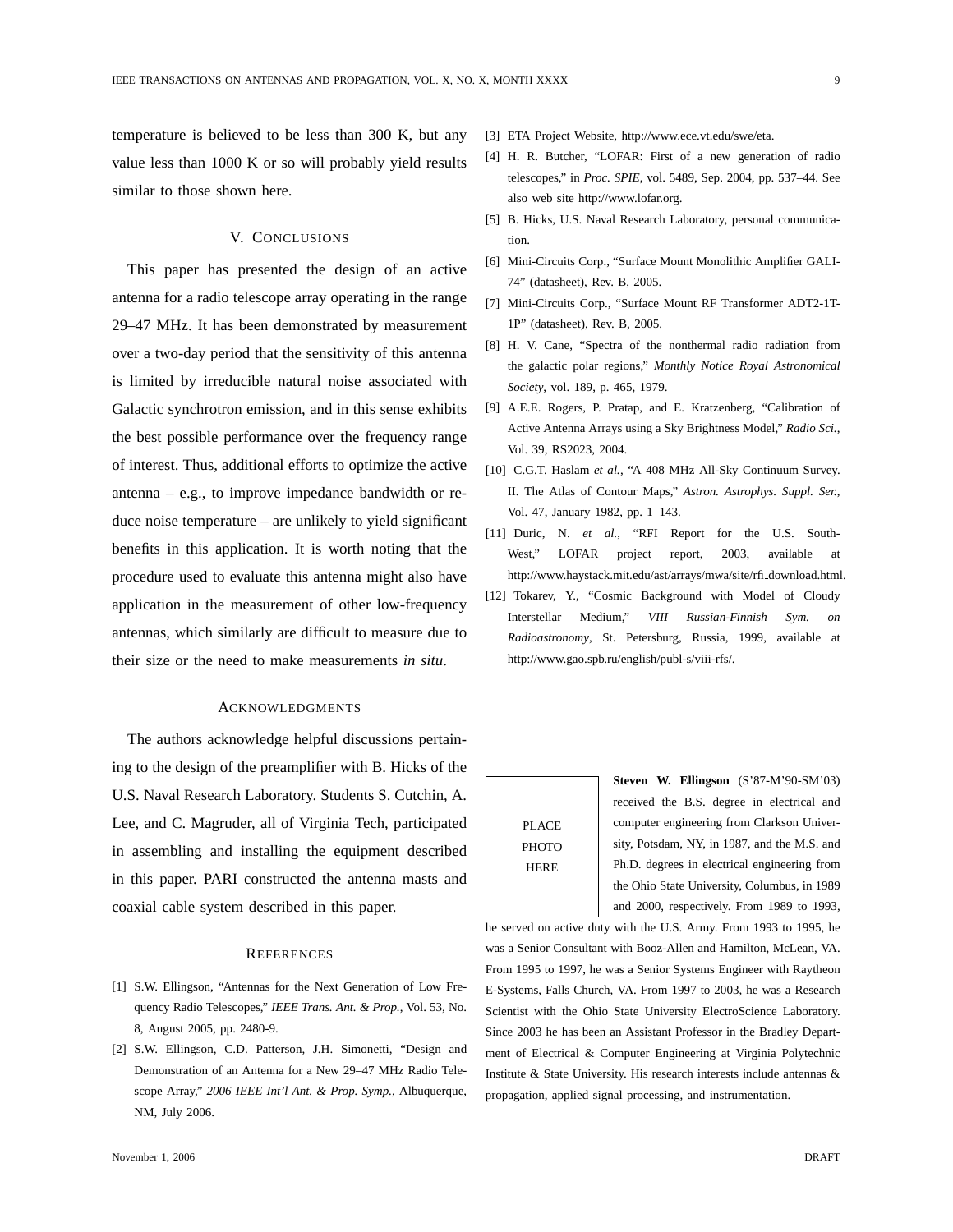PLACE PHOTO HERE

**John H. Simonetti** received the B.S. degree from SUNY Stony Brook in Physics in 1978 and the M.S. and Ph.D. degrees in Astronomy and Space Sciences from Cornell University in 1982 and 1985 respectively. He is an Associate Professor in the Department of Physics at Virginia Polytechnic Institute &

State University.

PLACE PHOTO HERE

**Cameron D. Patterson** (M'99-SM'05) received the B.S. and M.S. degrees in computer science from the University of Manitoba, Canada, in 1980 and 1983 respectively, and the Ph.D. degree in computer science from the University of Calgary, Canada, in 1992. From 1992 to 1994, he held an NSERC

Industrial Research Fellowship at the Alberta Microelectronic Centre. From 1994 to 2003 he was a senior researcher at Xilinx, the leading manufacturer of Field-programmable Gate Arrays. Since 2003 he has been an Associate Professor in the Bradley Department of Electrical & Computer Engineering at Virginia Polytechnic Institute & State University. His research interests include reconfigurable and secure computing, electronic design automation, and computational number theory.